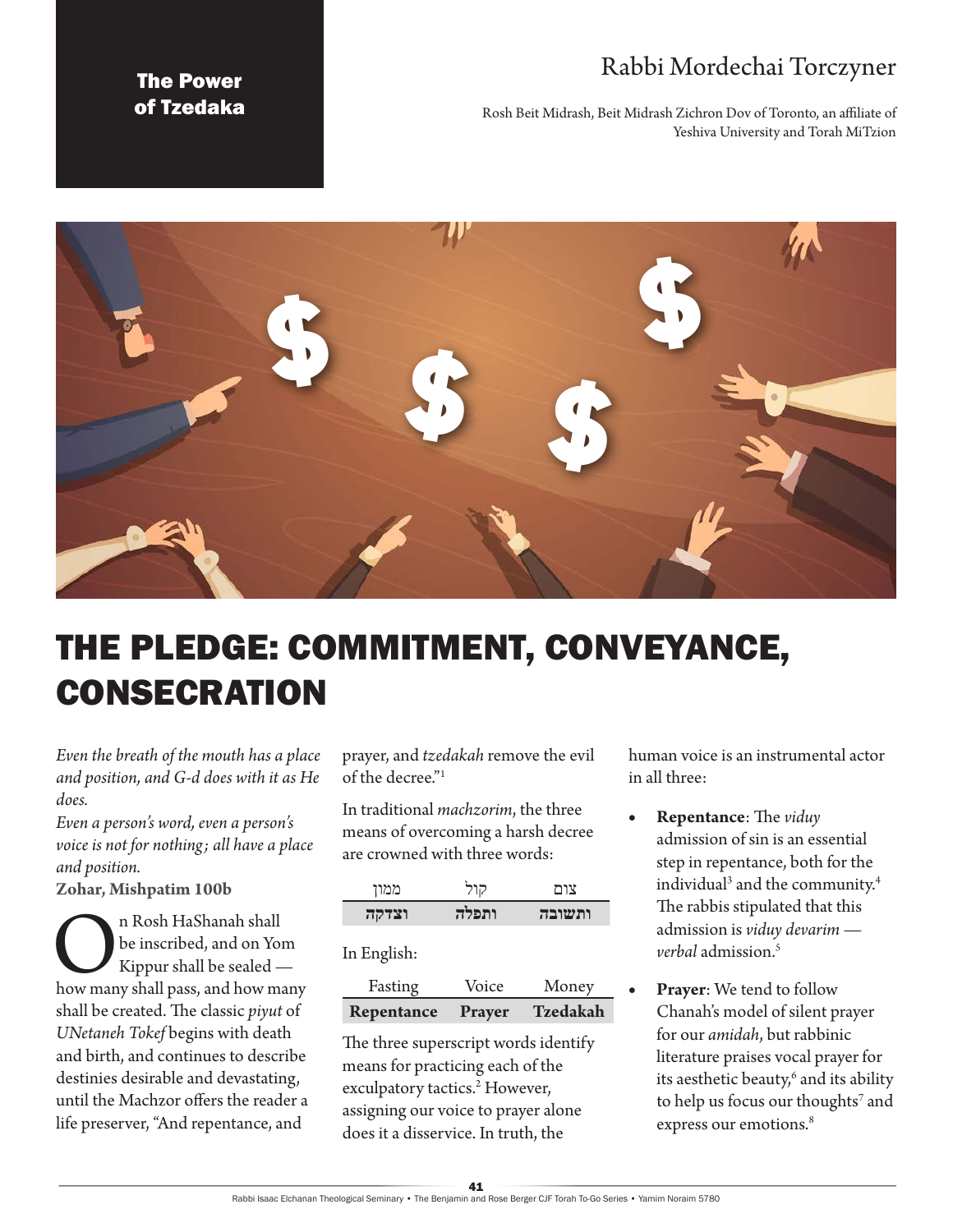Tzedakah: We may fulfill the tzedakah imperative simply by providing assistance to a needy person, but a pledge to give tzedakah holds the powers of commitment, conveyance, and even consecration.

Looking closer at the three powers of a pledge, we will see that each one makes a halachic impact.

## Commitment

On a basic level, a tzedakah pledge is a promise; the speaker commits to contribute to a particular cause, and is bound to fulfill his or her word. Therefore, the *Shulchan Aruch* warns:

צריך ליזהר מלידור ואם פוסקים צדקה וצריך לפסוק עמהם יאמר בלא נדר. *One must be careful not to vow. And if [the community] commits to a campaign for tzedakah and one must commit with them, one should say, "Without a vow."* **Shulchan Aruch, Yoreh Deah 257:4**

Rabbi Shabbtai haKohen added that we should say "without a vow" even if the text of a pledge or *mi shebeirach*  does not include formal language associated with vows; the default assumption is that this is a vow, until stated otherwise.9

### Conveyance

If a pledge were only a vow, we could repeal it via *hatarat nedarim*. However, a pledge of tzedakah may be different, because it may remove the pledged funds from the donor immediately, even before they have been transferred physically. The concept of speech as conveyance is illustrated in the following story.

*The son of the sage Yosi ben Yoezer found a gem inside a fish. His wife advised him to bring it to the gizbar (an agent of the* 

*Beit haMikdash), with an eye toward selling it to the Beit haMikdash — but she warned him not to mention a value personally, because "saying it is for [the Beit haMikdash] is the equivalent of handing it over to a regular person."*<sup>10</sup>

In other words — a mere hint of a pledge would be sufficient to convey the item to the Beit haMikdash.

Rabbi Menachem Meiri<sup>11</sup> explained the mechanism that creates this transfer. A landowner automatically acquires items located on that land as soon as the items' owner states a wish to transfer them to the landowner. Since Hashem owns the world, any declaration donating property to the Beit haMikdash already transfers the property to Hashem, via Hashem's ownership of the land on which it is located. And while the language of the Talmud and the Meiri's logic would seem to apply only when dedicating materials to the Beit haMikdash, classic halachic authorities have applied it to tzedakah pledges as well.<sup>12</sup>

Within the view that a pledge indeed transfers the funds, normal *hatarat nedarim* is ineffective. As explained in detail by Rabbi Pinchas Zvichi,<sup>13</sup> a normal vow may be repealed based on the would-be donor's regret. However, repealing a pledge that transfers the money would require demonstrating that the pledge's conveyance was actually made in error.

### Consecration

The fact that a pledge creates a binding commitment testifies to the legal power of our speech. The fact that a pledge may pluck property from a donor's hands and place it in the hands of the needy or a fund testifies to the legal power of the Divine grasp.

But a third dimension, *hakdashah*  (consecration), testifies to the presence of something beyond simple legalism: sanctity.14 Pledging tzedakah imbues our wealth with holiness.

As we have said, halachic authorities equate pledges of tzedakah with consecration, in that both remove funds from the donor's control immediately. There is another ramification, too, regarding the rabbinic campaign to eliminate vows.

Tanach<sup>15</sup> and the Talmud<sup>16</sup> weigh in against taking vows, even when we actually follow through and fulfill the commitment. Therefore, Rambam<sup>17</sup> ruled that one who has taken a vow should proactively seek to repeal it. However, Rambam wrote that we should not repeal vows of *hakdashah*, because fulfilling them is a mitzvah. Maharam Mintz wrote that the same applies for vows pledging tzedakah, equating them with *hakdashah*; these should stand, and should be fulfilled.18

### The Shabbat Problem

Equation of tzedakah and *hakdashah*  leads to a halachic problem. The Sages prohibited *hakdashah* on Shabbat and Yom Tov, lest we come to record the transfer in writing.<sup>19</sup> How, then, may we pledge tzedakah in connection with an *aliyah* to the Torah on Shabbat or Yom Tov?20

Some contend that the decree against *hakdashah* was not created for this sort of pledge, either because it provides tzedakah needed that day, or because we are obligated to give tzedakah in general.21 Other authorities permit these pledges because despite their **role** of consecration, their **structure** is significantly different from that of *hakdashah*: